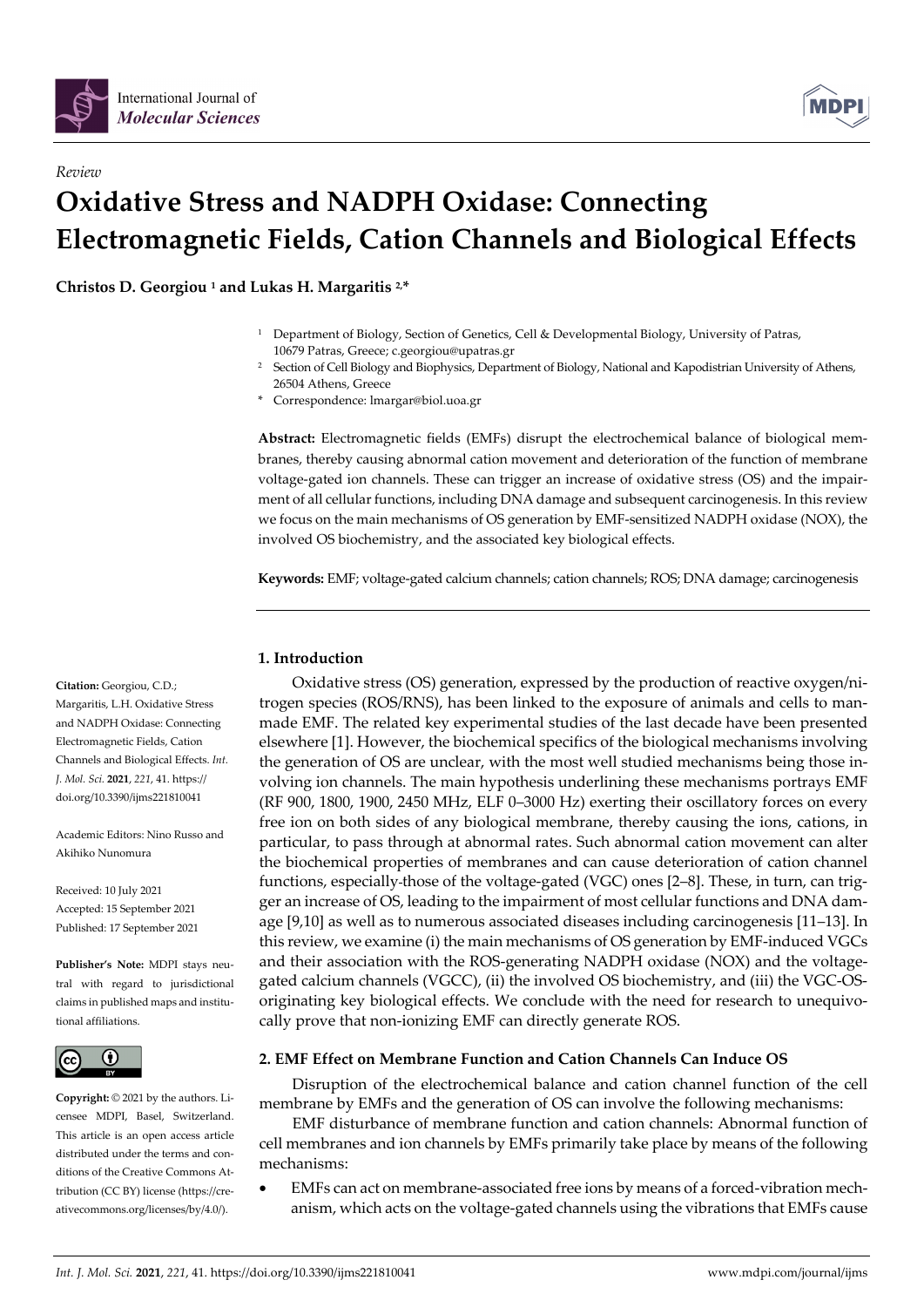on the transported ions [2,3]. These are the K<sup>+</sup> leak channels, the Na<sup>+</sup> leak channels, and the leak channels of other cations such as  $Ca<sup>2+</sup>$ . Briefly, the open or closed state of these channels is determined by the electrostatic interaction between the voltage sensors of the channels and the transmembrane voltage, and they change between their open and closed state when the electrostatic force on the electric charges of their voltage sensors exceeds a critical value. Alternating electric fields exert a periodic force on all of the free ions passing across voltage-gated channels and can distort the electrochemical equilibrium state of every oscillating ion due to its site-displacement from the developed electrochemical gradient. This results in a periodical displacement of the electric charge, which will exert force on every fixed charge, such as those existing on the voltage sensors of the voltage-gated channels. Specifically, voltagegated channels contain transmembrane *a*-helices in parallel, forming pores through which ions pass in their dehydrated state. The voltage sensors of these channels are four positively charged symmetrically arranged transmembrane *alpha*-helical domains (designated S4). It is known that small voltage changes of about 30 mV in the membrane potential are able to gate this kind of channel [14,15]. Such a change can be caused by the displacement of a single ion by 10−12 m from the electric field of the EMF and in the vicinity S4 of the voltage-gated channels. Hence, EMF-induced oscillating ions can disturb the electrochemical balance of the membrane via the gating of such channels, and those ions crossing such channels can change their normal positions and can produce a false signal for the gating such channels with their charge. This mechanism can also explain the biological action of oscillating magnetic fields by replacing the force of the electric field with the force exerted by an alternating magnetic field and also by accounting for the induced electric field, which is always generated by the pulsed magnetic one. The mechanism concludes that oscillating electric or magnetic fields with frequencies lower than  $1.6 \times 10^4$  Hz (ELF and VLF fields) can be bioactive, even at very low intensities [2,16]. It is also claimed that pulsed EMFs can even further amplify their biological action compared to continuous EMFs [16–18].

In the other mechanism [7,8], low intensity EMFs cause abnormal hypersensitivity on voltage-gated calcium channels (VGCC), with consequent increases in intracellular Ca<sup>2+</sup> (and OS) acting on the structure of the aforementioned voltage sensor (and its 20 electrically charged groups that are equally distributed on its 4 *alpha*-helixes), which actually regulates the opening of the channel. They transverse the lipid bilayer of the membrane and their disturbance by the EMFs relies on the following very important and distinct reasons: The EMF forces on the voltage sensor are 20 times higher since they act on all 20 charges, and according to Coulomb's Law of physics, they are inversely proportional to the dielectric constant of the fatty part of the membrane, which is about 120 times less than the forces on the charges in the aqueous parts of the cell. Thus, the forces exerted on the 20 electrically charged groups of the VGCC's voltage sensor by the electric field of the RF EMF will also be about 120 times stronger (or 2400 times stronger, accounting for all 20 charges), which is only because of the dielectric constant of the fatty region of the cell membrane where the voltage sensor's 20 charges are located. A third, even more important, reason is based on the fact that the cell membrane has a very high electrical resistance, which acts as amplifier of the electrical gradient (the difference in electrical charge across the cell membrane), amplifying it by about 3000 times. Combining these three distinct reasons, it is implied that the total amplification of the exerted forces by the RF EMF electric fields on the VGCC voltage sensor's 20 electrical charges is equal to 20 × 120 times (due to the *dielectric constant* of the fatty inner space of the membrane) × 3000 times (due to the *electrical gradient* of the membrane), totaling 7,200,000 times. That is, the forces exerted on the VGCC voltage sensor by the RF EMFs are about 7.2 million times stronger than those in the electrically charged groups that are in the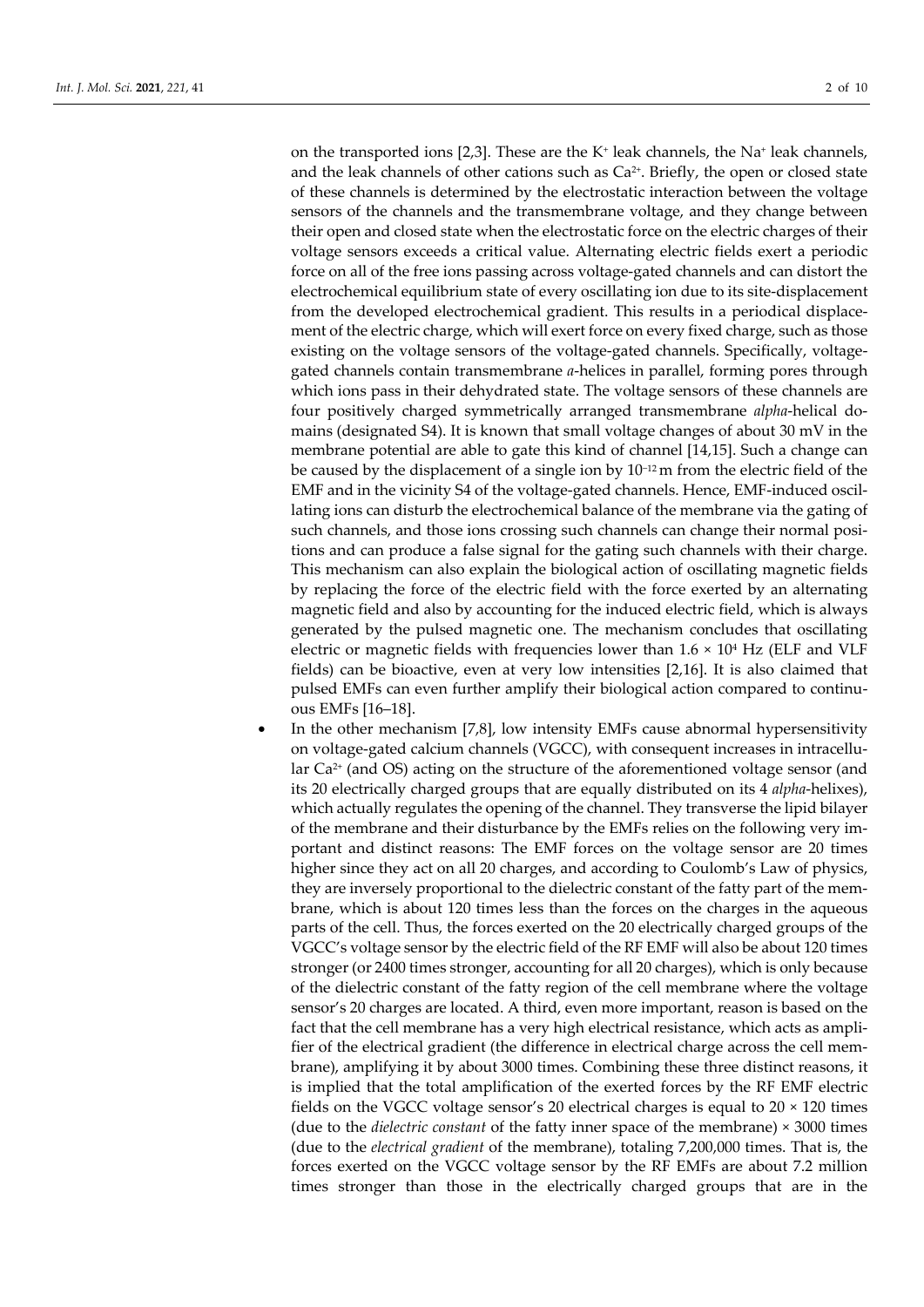hydrophilic environment of our cells, which is where the safety guidelines for the RF EMF are set by ICNIRP.

EMFs act via the activation VGCC in the plasma membrane, producing excessive  $Ca^{2+}$ , which leads to the pathophysiological effects associated with ROS, such as nitric oxide (NO), superoxide radical  $(O_2^{\bullet-})$ , and peroxynitrite (ONOOH) [6]. Studies on the mechanisms related to VGCC and to the associated pleiotropic effects are presented elsewhere [1].

OS generation by EMF disturbance of membrane function: NADPH oxidase (NOX) is a plasma membrane enzyme and has activity that is very likely associated with the increased generation of OS, upon membrane voltage-gated channel function interaction with EMF. NOX (found in the plasma membrane the neutrophil white blood cells) normally generates OS (or respiratory burst) to eliminate invading microorganisms by means of the production of reactive oxygen species (ROS) [19]. Specifically, NOX produces intracellular O2•−, which is dismutated to H2O2, and can be used by myeloperoxidase as substrate for the two-electron oxidation of Cl− to the cytotoxic and highly reactive ROS oxidant hypochlorous acid (HOCl) (Figure 1) [20]. Alternatively,  $H_2O_2$  can move extracellularly or to any intracellular site, where it can be converted to the most potent biological oxidant hydroxyl radical (•OH) (Table 1, reaction 1), which can oxidatively damage all biological molecules, including DNA (see below).



**Figure 1.** Superoxide radical (O2•−) generated by NOX VGC/NOX H+-C gp91phox/NOX-coordinating H+-VGC Hv1, which is dismutated to H2O2, which is then used by myeloperoxidase (MPO) as substrate for the two-electron oxidation of Cl<sup>−</sup> to cytotoxic ROS hypochlorous acid (HOCl).

**Table 1.** Reactions involved in the biochemistry of ROS.

| $Fe^{2+}/Cu^+ + H_2O_2 \rightarrow Fe^{3+}/Cu^{2+} + OH + HO^-$<br>(1)                              |
|-----------------------------------------------------------------------------------------------------|
| $Fe^{3+} + O_2$ $\rightarrow$ $Fe^{2+} + O_2$<br>(2)                                                |
| $Fe^{3+} + H_2O_2 \rightarrow Fe^{2+} + H^+ + HO_2$<br>(3)                                          |
| 2 Fe <sup>3+</sup> + AH <sub>2</sub> $\rightarrow$ 2 Fe <sup>2+</sup> + A + 2 H <sup>+</sup><br>(4) |
| $AH^- + H_2O_2 \rightarrow A^{\bullet-} + H_2O + \bullet OH$<br>(5)                                 |
| $NO + O_2 - + H^+ \rightarrow ONOOH$<br>(6)                                                         |
| $ONOOH \rightarrow OH + NO2$                                                                        |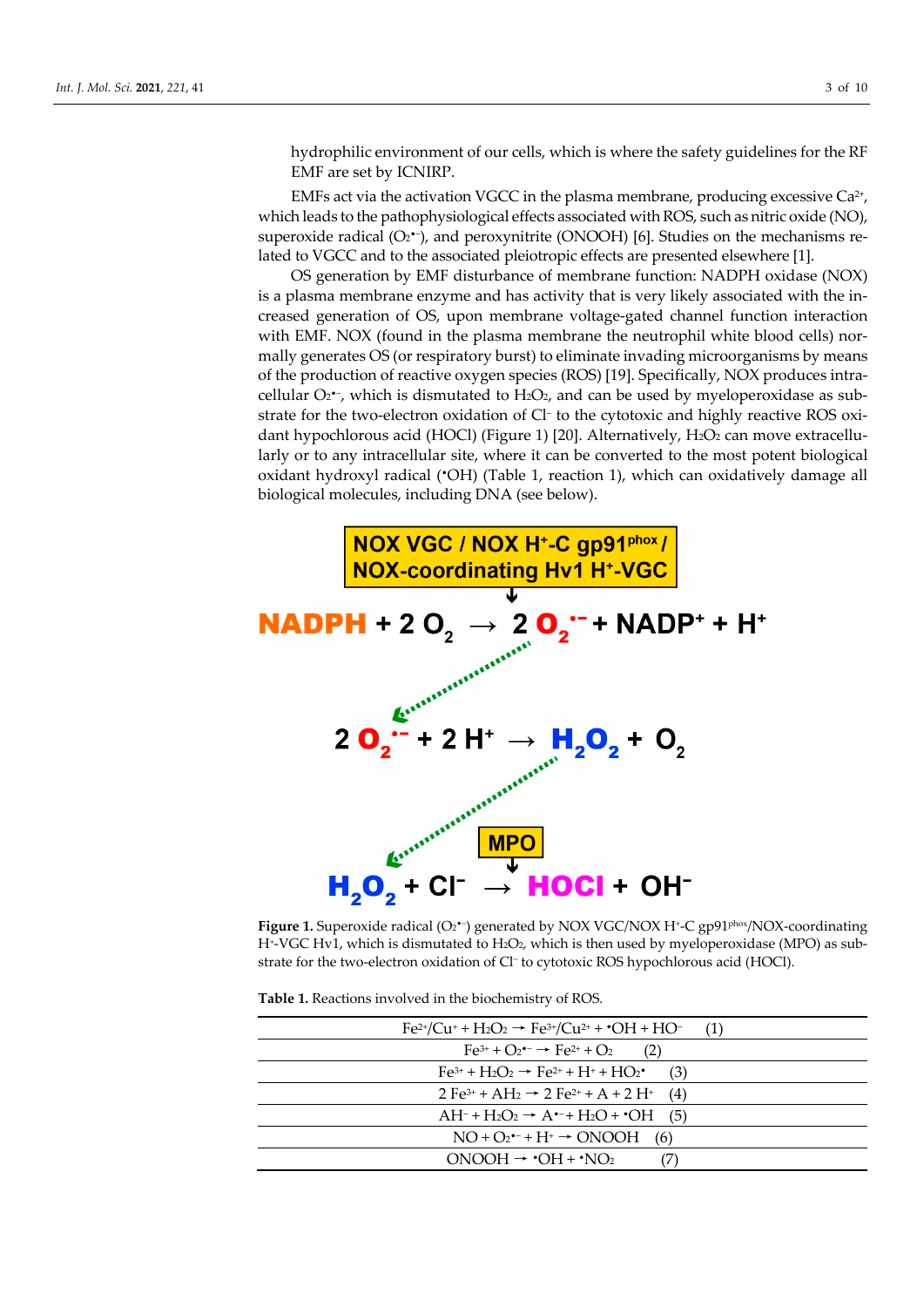NOX is the only membrane bound enzyme with channel voltage-gating associated ROS production increase by EMF (3-fold in HeLa plasma membranes exposed to 875 MHz at 0.240 mW/cm2 for 10 min; i.e., ~4-fold below the ICNIRP limit). However, this EMFinduced activity increase does not correspond to a proportional increase of NADPH oxidation but is instead displayed in comparison to its inhibition by the oxidase's specific inhibitor diphenyleneiodonium (DPI) [21]. Nonetheless, this EMF effect on NOX may be indirect and is exerted on an oxidase-associated voltage-gated channel that is blocked by DPI, given that DPI acts not only as an inhibitor of the oxidase but also as a cation channel blocker [22]. This suggests that the NADH oxidase's direct response to particular EMF exposure may not be conclusive [23] and that its activity is indirectly associated or controlled by neighbouring cation voltage-gated channels. There are studies that support such cation voltage-gated control of NOX activity. It has been known that electron flux within NOX (from NADPH through a redox chain comprising FAD and two haems) is electrogenic and that it rapidly depolarizes the membrane potential by  $~100 \text{ mV}$  during respiratory burst, necessitating the need of proton  $(H<sup>+</sup>)$  channels for the reduction of extracellular O<sub>2</sub> to O<sub>2</sub>•<sup>-</sup> by the oxidase (Figure 1) [24–26]. Indeed, it has been shown that the activities of NOX and voltage gated  $H<sup>+</sup>$  channels present (especially the  $H<sup>+</sup>$  channel Hv1) in many cells (immune cell types, including neutrophils, eosinophils, B-lymphocytes, Tlymphocytes, macrophages and microglia) appear to be coordinated [27]. The voltagegated  $H<sup>+</sup>$  channels Hv1 contribute the majority of the charge compensation required for high-level NOX-dependent O2•− [28,29]. Concomitant K+ release elimination only occurs at maximum O2•− production, while the reversed membrane potential inhibits Ca2+ entry (e.g., by VGCC), thereby preventing the cells from becoming overloaded with  $Ca^{2+}$ . Thus, a clear correlation exists between the rate of O2•− production by NOX and the extent of plasma membrane depolarization and inhibition of  $Ca^{2+}$  entry. Disturbance of this limiting mechanism by EMFs may contribute to OS-associated disease [30].

Besides the voltage-gated H+ channels Hv1 coordinating/associating with NOX activity, the oxidase itself may act directly as a proton channel due to its gp91<sup>phox</sup> transmembrane component (Figure 1), which has been demonstrated to be capable of acting as an  $o$ xidase-associated H $+$  channel and functioning as a voltage-gated H $+$  conductance pathway [31].

Nonetheless, electric fields exert their oscillatory force on any subcellular membrane as well, especially if the abnormal function of their ion channels may be associated with increased OS. This is especially true for the mitochondrial ion channels/transporters since they also function as sensors and regulators of cellular redox signaling [32,33]. An abnormal OS increase can take place at two main sites in the oxidative phosphorylation electrontransport chain; at the proton transporter complex I (NADH dehydrogenase) and at complex III (cytochrome *bc1*), leaked single electrons reduce O<sub>2</sub> and generate O<sub>2</sub>•<sup>−</sup> in the mitochondrial matrix, which, in turn, may activate inner-membrane anion channels and may (through O2•− dismutation to cell membrane permeable H2O2) affect neighboring mitochondria or cytosolic targets as well [32]. The inner mitochondrial membrane ion channels that have been intensely researched are the  $Ca^{2+}$  Uniporter (the primary route of  $Ca^{2+}$  into the matrix) and the Permeability Transition Pore (PTP; has a quite high conductance,  $\sim$ 1 nS; is a non-selective transporter of solutes up to 1500 Da), which are considered to be among the channels that contribute the most to mitochondria dysfunction under stress. An increased  $Ca^{2+}$  flow in the mitochondrial matrix by the  $Ca^{2+}$  Uniporter stimulates oxidative phosphorylation (thus, OS increase) in one or more sites of the electron transport chain as well as in sites of the Krebs Cycle. PTP is considered to be activated by depolarization, Ca<sup>2+</sup>, and OS [32]. Irrespective of their cellular sites, EMF-induced cation channels can act as ROS sources for the redox modulation of cation voltage-gated channels in general. Intracellular redox status has been known to significantly alter the gating properties of Ca<sup>2+</sup> channels (L-, T-, P/Q-type) and Na<sup>+</sup> and K<sup>+</sup> channels [34], with the oxidative modulation of voltage-gated  $K^*$  channels being the most studied [35].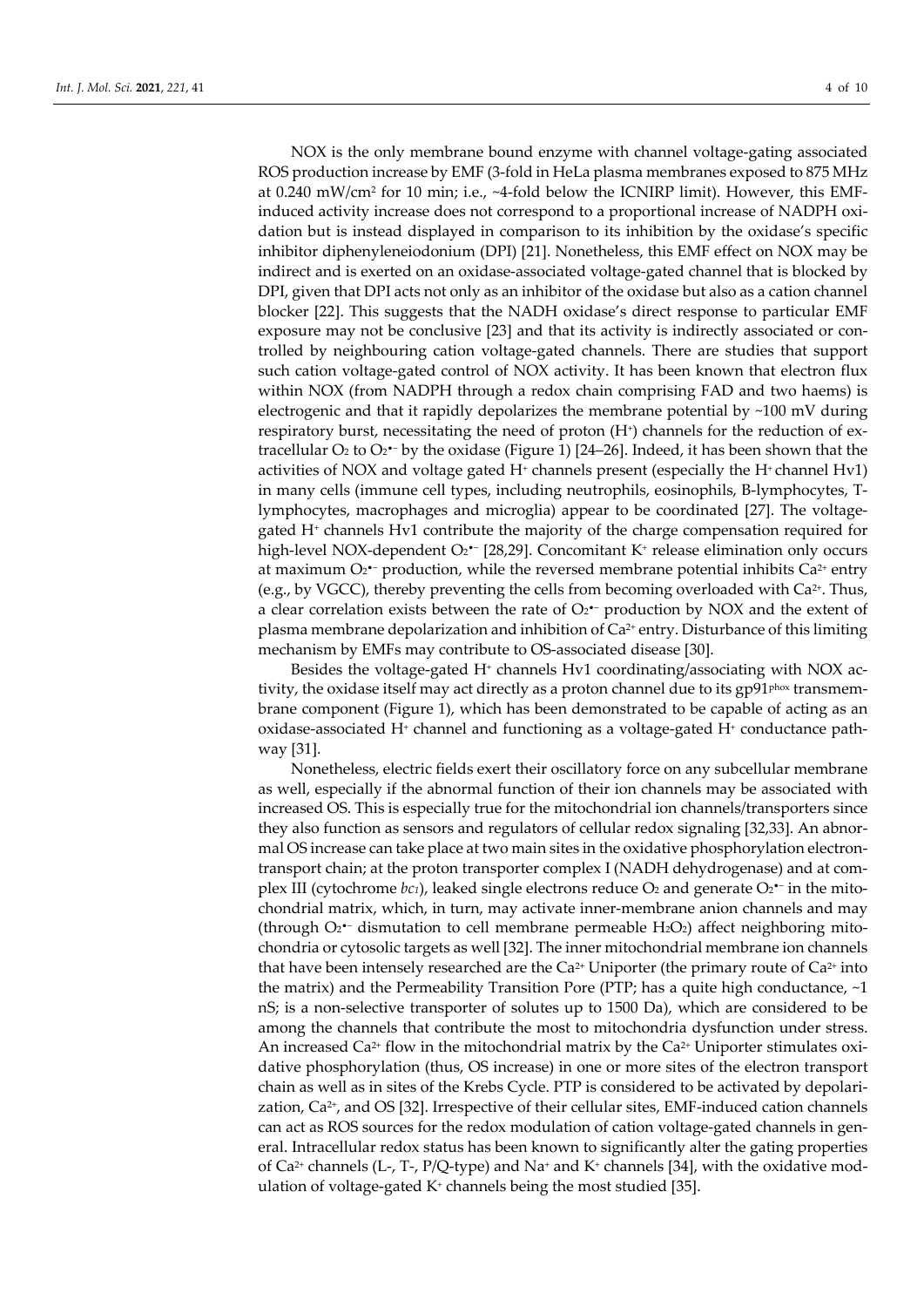#### **3. Biochemistry of ROS**

The main cytotoxic ROS is •OH and its production involves the transition metal-catalyzed oxidation of H2O2 (Fenton reaction [36]), which, once formed, can freely move intra-/extra-cellularly and cross the nuclear and sub-cellular membranes, and can therefore reach DNA. The ROS-associated main source of H2O2 is the dismutation of O2 $\cdot$  (which can be generated either by the plasma membrane NOX or by  $O<sub>2</sub>$  after the uptake of single electrons that have been leaked during oxidative phosphorylation). In turn, H<sub>2</sub>O<sub>2</sub> can be converted to  $\cdot$ OH by free Fe<sup>2+</sup> (or Cu<sup>+</sup>) via the Fenton reaction (Table 1, reaction 1), and its association with the cell's response to EMF in relation to DNA damage has been also suggested [37]. To sustain the production of  $\cdot$ OH, Fe<sup>2+</sup> (and Cu<sup>+</sup>) must be regenerated via reduction by O2<sup>•−</sup> or H<sub>2</sub>O<sub>2</sub> (Table 1, reactions 2 or 3, respectively) [38–40] and by ascorbic acid  $(AH<sub>2</sub>)$  (Table 1, reaction 4) [41].

Nonetheless, •OH is not the sole product of the Fenton reaction in the presence of bicarbonate (HCO3−, even present at low concentrations, i.e., under physiological conditions), since—in the presence of the Fenton reactants Fe<sup>2+</sup> and H<sub>2</sub>O<sub>2</sub>—the carbonate radical anion (CO3•−) is the active oxidizing product [42]. CO3•− can then migrate over long distances and can reach DNA, where as a potent one-electron oxidant (as •OH is also), it can generate base radical cations, which ultimately generate 8-oxo-7,8-dihydroguanine (since guanine is the most oxidatively sensitive base in DNA [43]).

However, •OH can be produced even without transition metal mediation. That is, it can be produced either via the oxidation of the ascorbate monoanion (AH−) by H2O2 (Table 1, reaction 5) [44] or by a sequence of reactions involving the reactive nitrogen species (RNS) nitric oxide radical (•NO). The latter, upon reaction with O2•−, produces the biotoxic RNS ONOOH (Table 1, reaction 6), the decomposition of which, besides •OH, produces the RNR radical nitrogen dioxide  $(\cdot NO_2)$  (Table 1, reaction 7) [45,46].

Considering O2•− and H2O2 balance in vivo, it has been suggested that cell survival is promoted by an intracellular increase of  $O_2 \cdot \cdot$ , which is a conjugated base that sustains a cytosolic pH that is mildly alkaline. On the other hand, apoptosis is promoted by intracellular H2O2 production accompanied by a decrease in O2•− levels and concomitant cytosolic acidification, while an excessive production of both  $O_2$ <sup> $-$ </sup> and H<sub>2</sub>O<sub>2</sub> induces necrotic cell death [47].

## **4. EMF-Induced OS, and Biological Effects**

The primary biological effect of EMF involves increased OS, which is demonstrated by the elevated levels of ROS/RNS in exposed experimental models. EMFs have been reported to be associated with many downstream effects that can lead to cancer. These involve DNA damage (single/double strand DNA breaks, oxidized DNA bases); increased ornithine decarboxylase, NF-kappa B, tumour promotion (via degradation of gap junction proteins, and DNA breaks/gene amplification), tissue invasion/metastasis (via increased tight junction protein degradation), CaMKII (via protein oxidation), cellular oncogene transcription (by  $Ca^{2+}$ ), and CaMKII (via produced  $Ca^{2+}$ ); lowered melatonin levels; activation of Ca<sup>2+</sup>-dependent phosphatidylserine flippase and c-src (by calcium/calmodulin); and calpain activation of tumour migration, tissue invasion, and metastasis [7].

Through these events, several indirect changes may occur that can alter the physiology, e.g., of brain cells, and can cause translation–transcription interference [48] (through protein conformation changes [49]), cellular metabolism dysfunction, and membrane dyspermeability [50]. The association of the plasma membrane and mitochondrial cation channels with OS-induced damage and their potential participation in pathological liver conditions has been reviewed elsewhere [11].

It has been proposed that RF EMFs invoke a mechanism that involves the rapid activation of ERK/MAPKs (mitogen-activated protein kinase), which is mediated in the plasma membrane (of Rat1 and HeLa cells) by NADH oxidase, followed by a rapid generation of ROS [21]. In this mechanism, ROS accumulation-induced OS leads to a signal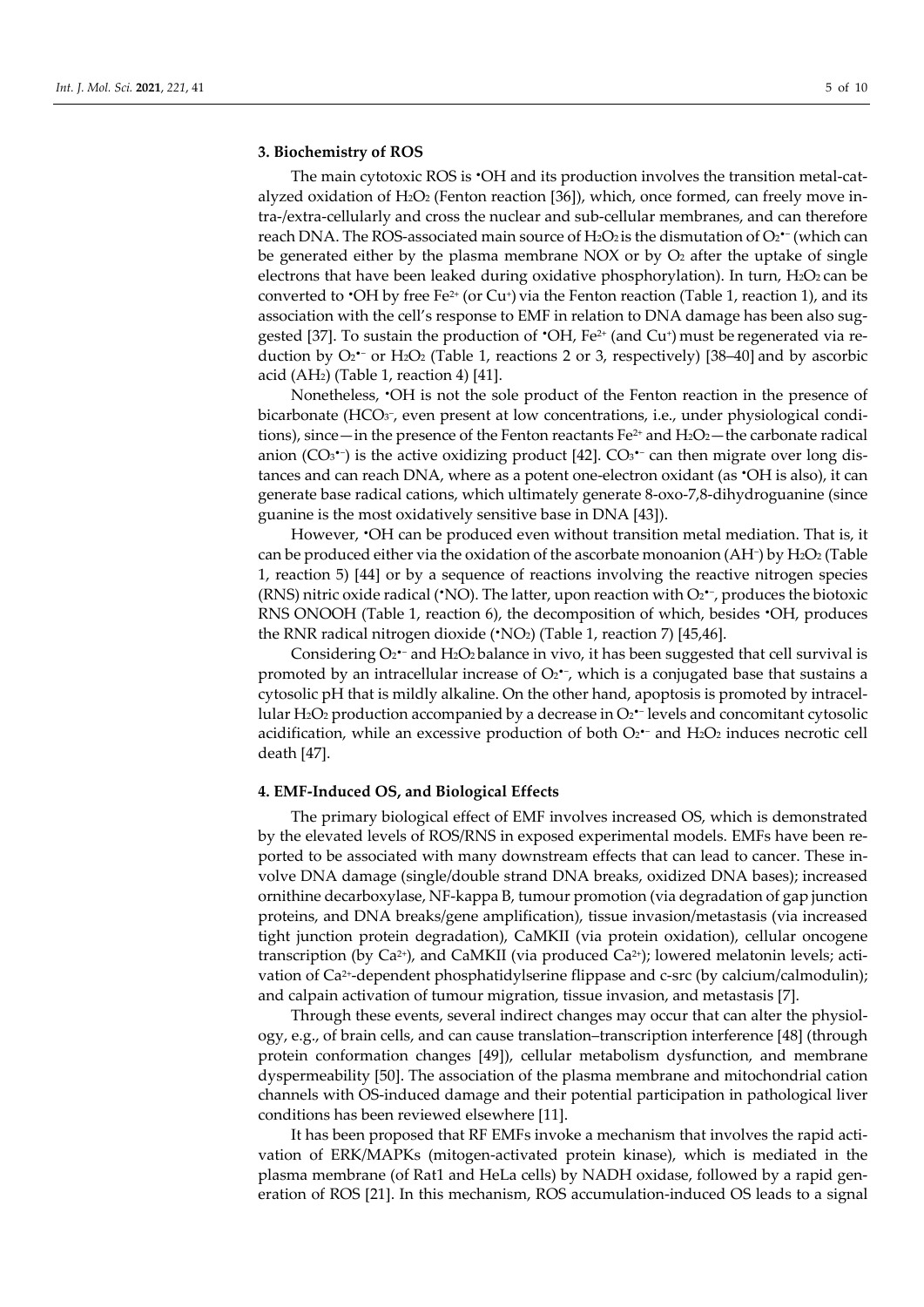transduction pathway involving ERK kinase activation [21,51], cation channel disturbance [21,52], heat shock protein activation [21,48,53], and enzyme conformation change [54]. This, in turn, may affect gene overexpression/suppression [53], possibly through transcription factor activation/deactivation [55], which is random, given the non-targeted impact of EMF. As an end result, stress response related functions may be triggered, including the altered expression of proteins, some of which are related to neural plasticity,

whereas others are involved in general metabolic processes [56]. Recent evidence indicates that ROS/RNS-induced OS is among the main intracellular signal transducers, sustaining lysosomal autophagy and nuclear DNA damage response [57,58]. In general, DNA base damage by ROS involves the formation of single lesions in the pyrimidine and purine bases, intra/inter-strand cross-links, purine 5′,8-cyclonucleosides, and DNA-protein adducts formed by the reactions of the 2-deoxyribose moiety and/or the nucleobases with ROS such as singlet oxygen  $(1O_2)$ ,  $\cdot$ OH, and HOCl [59]. Even the oxidant role of the ROS singlet oxygen, <sup>1</sup>O<sub>2</sub>, on DNA damage was suggested three decades ago  $[60]$ , and its physiological consequences have been highlighted since  ${}^{1}O_{2}$  is produced in human tissues and human neutrophils [61]. However, •OH is considered as the most potent oxidant of DNA, as verified by extensive studies on the oxidative modifications on DNA bases, strand breakage, and DNA structure [62–64]. Additionally, ROS production by mitochondria leads to mtDNA exposure to OS and subsequent damage (being higher compared to that of nucleic DNA [65]), the accumulation of which leads to further increased production of ROS/RNS and damaged mitochondria. The elimination of the latter by lysosomes, so called mitophagy, has been reported to take place both in yeasts and mammals [66]. The mechanisms of oxidative DNA damage leading to mutations and disease are also well known [67,68], and OS-induced DNA damage [69,70] has been reviewed elsewhere [71].

Experimental studies on RF EMF-induced OS effects in various cellular systems, molecules or model organisms have been reviewed by Yakymenko et al. 2016 [72]. Indicative ones are on sperm [73,74] and *Drosophila* [75] (body/ovaries [76]). Near-field EMF GSM (at 900 MHz, ''modulated'' via speaking vs. nonspeaking emission) decrease the reproductive capacity of *Drosophila* by 50–60% vs. 15–20% (after exposure for 6 min/day during only the first 2–5 days of adult life) [77], the oogenesis of which has been proposed as a biomarker for EMF sources [78]. Extending research in the chronic whole body exposure of mice Balb/c to EMF (GSM at 900 MHz for 3 h/day and by wireless DECT base for 8 h/day), proteome changes (overexpression/downregulation) were recorded in the frontal lobe, hippocampus, and cerebellum [56]. More distinct changes in all of these brain regions were those for synapsin-2 and NADH dehydrogenase, while for some others are indicative of OS increase in the nervous system [79]. In human neuroblastoma cells, lowlevel GSM EMFs cause alterations on Amyloid Precursor Protein processing and cellular topology, and changes in monomeric *alpha*-synuclein accumulation and multimerization, which can happen concurrently by means of the induction of OS and cell death, which are possibly linked to Alzheimer's and Parkinson's diseases [80]. Neurological abnormalities by RF EMF (GSM) are extended to effects on transient and cumulative memory impairments [81] and on short-term memory in mice (by impairing them to pass successfully the Object Recognition Task [82]), possibly due to disturbance of cation channels, particularly that of  $Ca^{2+}$  (as also suggested by the EMF effect on the calcium binding protein [83]), and to proteome expression changes in the mouse brain hippocampus and other memory-related brain regions [56].

#### **5. Conclusions**

On the basis of the above findings, an EMF mechanism can involve ROS formation due to membrane and voltage-gated cation channel function deterioration [2,3,7,8] followed by stress activation and heat-shock protein overexpression [56], which may be associated with behavioural and physiological effects such as blood–brain barrier disruption, memory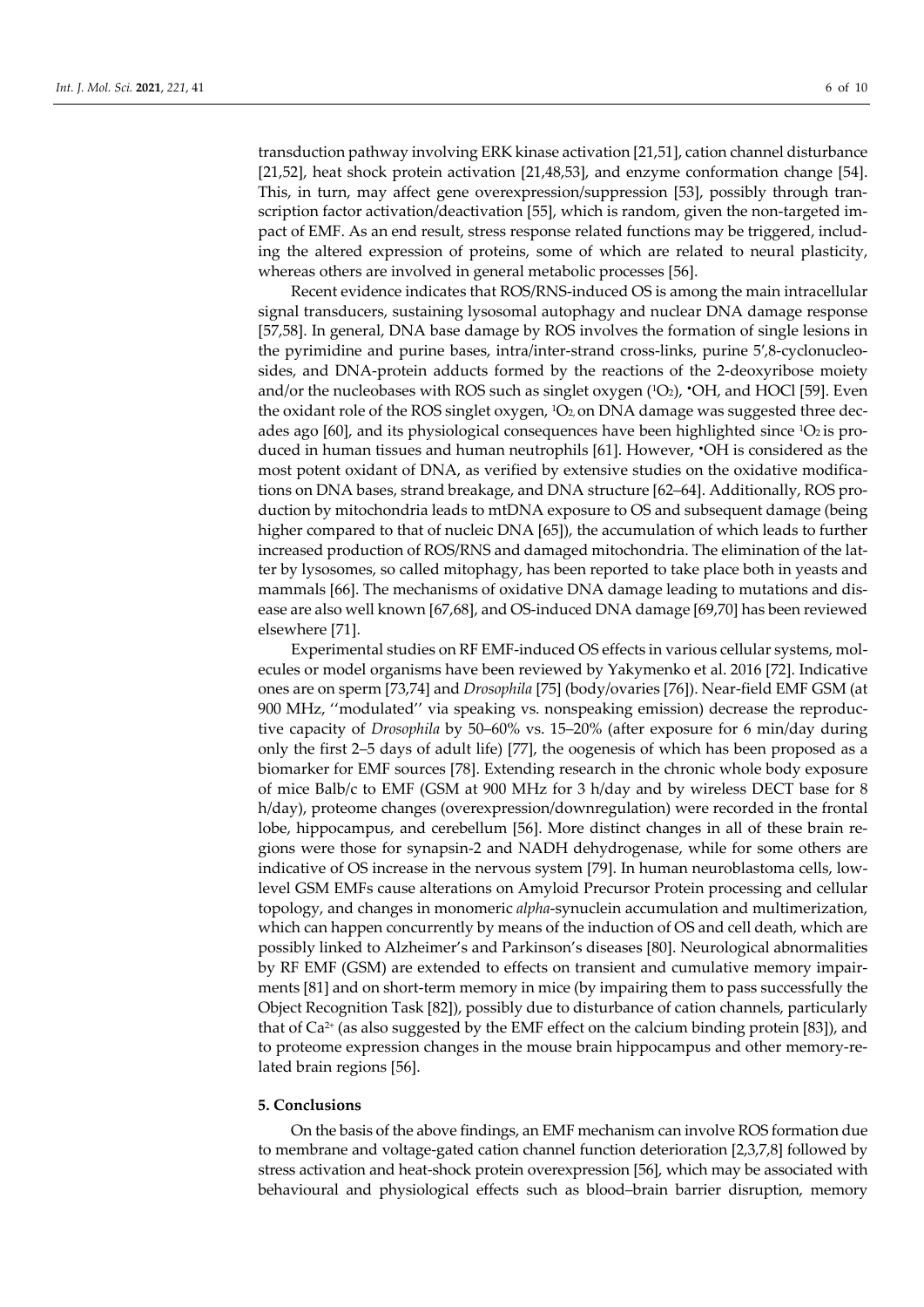malfunction, changes in gene expression [53], autophagy, apoptosis [53,84] (especially due to modulation [85]), lifespan reduction, DNA damage, and cancer [18].

## **6. Theory and Research Perspectives for a Conclusive Linking of EMFs with ROS/RNS**

EMF induction of OS via increased concentration of free radicals, has been challenged (by ICNIRP) mainly due to (i) the claimed non-ionizing nature of EMF (ELF/RF), where no covalent bonds are broken at non-thermal intensities, or so the argument goes, and because (ii) the measurement of OS is performed by non-specific methods. Indeed, OS is measured, either by methods that are not specific to the identification of generated free radicals, or indirectly by certain oxidative modifications they cause on key biological molecules (e.g., DNA damage, lipid/protein peroxidation, etc.).

Man-made EMFs do not possess high enough energy to generate free radicals, e.g., on freely moving single H2O molecules by a single photon. However, the individual EMF of such photons are fully synchronized (in terms of frequency, polarization, phase, and propagation direction), thereby producing cumulative macroscopic electric and magnetic fields and electromagnetic radiation (EMR). Nonetheless, these may be additively high enough to break covalent bonds and may directly generate free radicals. Secondly, concentrations of naturally occurring free radicals can increase by the prevention of either (i) reactions between them (e.g., appearing as the aforementioned reactants •NO +  $O_2$ • $-$  and products  $\cdot$ OH +  $\cdot$ NO<sub>2</sub>), or (ii) the reassociation of free radical pairs generated enzymically as transition states. Such prevention can be assisted by the EMF-induced free radical pair mechanism [86,87]. Here, EMFs can prevent the reassociation of free radical pairs by reversing the spin direction of the single electron in one of these free radicals by flipping the direction of its magnetic field component. Thus, the magnetically affected free radical pair ends up consisting of two free radicals, the electron spins of which have become parallel, thereby preventing their re-binding and indirectly increasing their concentration. The free radical pair mechanism has been accounted for by the International Agency for Research on Cancer for the classification of the RF EMFs in the Group 2B category of "possibly carcinogenic to humans" [88]. These two mechanisms of free radical-concentration increase corroborate with the preliminary finding that ELF EMFs increase the concentration of O2•− by many fold in various organs of mice exposed to the ICNIRP limit of 100 µT at 50 Hz (pending publication by Dr. Georgiou's lab).

Therefore, methods for the in vivo specific detection of the key biological free radicals •OH and O2•− ([89,90]) are needed in order to unequivocally prove the generation of carcinogenic OS by EMFs.

**Author Contributions:** Conceptualization, C.D.G.; validation, C.D.G., L.H.M.; writing—original draft preparation, C.D.G.; writing—review and editing, C.D.G., L.H.M.; visualization, C.D.G.; All authors have read and agreed to the published version of the manuscript.

**Funding:** This research received no external funding.

**Institutional Review Board Statement:** Not applicable.

**Informed Consent Statement:** Not applicable.

**Acknowledgments:** This work was supported by the Greek Ministry of Education.

**Conflicts of Interest:** The authors declare no conflict of interest.

### **References**

- 1. Schuermann, D.; Mevissen, M., Manmade electromagnetic fields and oxidative stress—biological effects and consequences for health. *Int. J. Mol. Sci.* **2021**, *22*, 3772.
- 2. Panagopoulos, D. J.; Karabarbounis, A.; Margaritis, L. H., Mechanism for action of electromagnetic fields on cells. *Biochem. Biophys. Res. Commun.* **2002**, *298*, 95–110.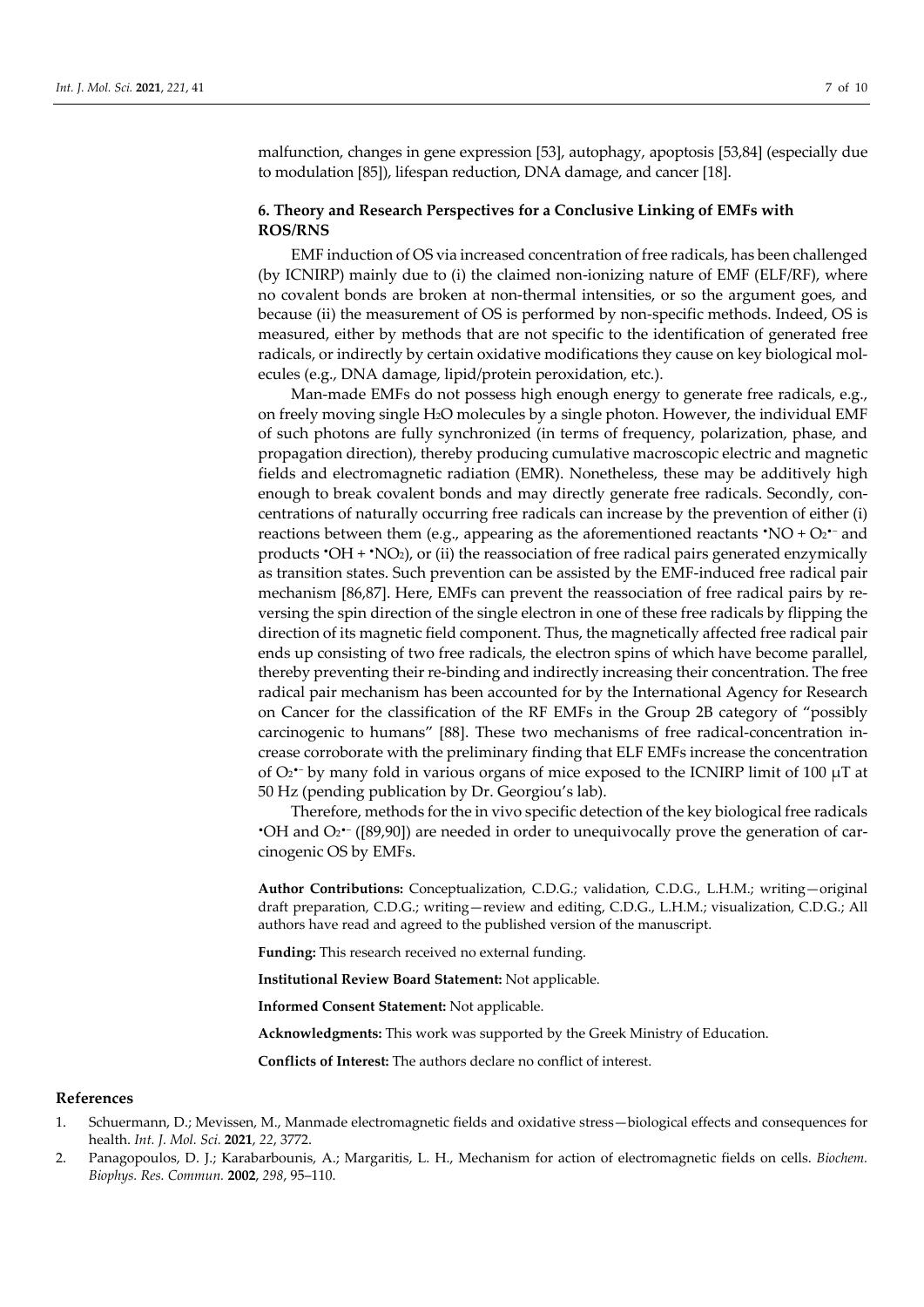- 3. Panagopoulos, D. J.; Margaritis, L. H., Theoretical considerations for the biological effects of electromagnetic fields. In *Biological Effects of Electromagnetic Fields*, Stavroulakis, P., Ed. Springer Science & Business Media: Heidelberg, Germany; London, UK, 2003.
- 4. Kıvrak, E. G.; Yurt, K. K.; Kaplan, A. A.; Alkan, I.; Altun, G., Effects of electromagnetic fields exposure on the antioxidant defense system. *J. Microsc. Ultrastruct.* **2017**, *5*, 167–176.
- 5. Pall, M. L., Scientific evidence contradicts findings and assumptions of Canadian Safety Panel 6: Microwaves act through voltage-gated calcium channel activation to induce biological impacts at non-thermal levels, supporting a paradigm shift for microwave/lower frequency electromagnetic field action. *Rev. Environ. Health* **2015**, *30*, 99–116.
- 6. Pall, M. L., Electromagnetic fields act similarly in plants as in animals: Probable activation of calcium channels via their voltage sensor. *Curr. Chem. Biol* **2016**, *10*, 74–82.
- 7. Pall, M. L., How cancer can be caused by microwave frequency electromagnetic field (EMF) exposures: EMF activation of voltage-gated calcium channels (VGCCs) can cause cancer including tumor promotion, tissue invasion and metastasis via 15 mechanisms. In *Mobile Communications and Public Health*, Markov, M., Ed. CRC Press: Boca Raton USA, 2018.
- 8. Pall, M. L., *5G Risk: The Scientific Perspective*. The 5G Summit: Washington, DC, 2020.
- 9. Alberts, B.; Johnson, A.; Lewis, J.; Raff, M.; Roberts, K.; Walter, P., *Membrane Transport of Small Molecules and the Electrical Properties of Membranes-Molecular Biology of the Cell*, 4th ed.; Garland Science: New York, NY, USA, 2002.
- 10. Kiselyov, K.; Muallem, S., ROS and intracellular ion channels. *Cell Calcium* **2016**, *60*, 108–114.
- 11. Ramírez, A.; Vázquez-Sánchez, A. Y.; Carrión-Robalino, H.; Camacho, J., Ion channels and oxidative stress as a potential link for the diagnosis or treatment of liver diseases. *Oxid. Med. Cel. Longev.* **2016**, *2016*, 3928714.
- 12. Patel, R.; Sesti, F., Oxidation of ion channels in the aging nervous system. *Brain Res.* **2016**, *1639*, 174–185.
- 13. Bachmann, M.; Li, W.; Edwards, M. J.; Ahmad, S. A.; Patel, S.; Szabo, I.; E., G., Voltage-gated potassium channels as regulators of cell death. *Front. Cell Dev. Biol.* **2020**, *8*, 611853.
- 14. Bezanilla, F.; White, M. M.; Taylor, R. E., Gating currents associated with potassium channel activation. *Nature* **1982**, *296*, 657– 659.
- 15. Liman, E. R.; Hess, P.; Weaver, F.; Koren, G., Voltage-sensing residues in the S4 region of a mammalian K+ channel. *Nature* **1991**, *353*, 752–756.
- 16. Panagopoulos, D. J.; Messini, N.; Karabarbounis, A.; Philippetis, A. L.; Margaritis, L. H., A mechanism for action of oscillating electric fields on cells. *Biochem. Biophys. Res. Commun.* **2000**, *272*, 634–640.
- 17. Panagopoulos, D. J.; Johansson, O.; Carlo, G. L., Polarization: A key difference between man-made and natural electromagnetic fields, in regard to biological activity. *Sci. Rep.* **2015**, *5*, 14914.
- 18. Panagopoulos, D. J., Comparing DNA damage induced by mobile telephony and other types of man-made electromagnetic fields. *Mutat. Res.* **2019**, *781*, 53–62.
- 19. Panday, A.; Sahoo, M. K.; Osorio, D.; Batra, S., NADPH oxidases: An overview from structure to innate immunity-associated pathologies. *Cell. Mol. Immunol.* **2015**, *12*, 5–23.
- 20. Hurst, J. K., What really happens in the neutrophil phagosome? *Free Radic. Biol. Med.* **2012**, *53*, 508–520.
- 21. Friedman, J.; Kraus, S.; Hauptman, Y.; Schiff, Y.; Seger, R., Mechanism of short-term ERK activation by electromagnetic fields at mobile phone frequencies. *Biochem. J.* **2007**, *405*, 559–568.
- 22. Wyatt, C. N.; Weir, E. K.; Peers, C., Diphenylamine iodonium blocks K<sup>+</sup> and Ca<sup>2+</sup> currents in type I cells isolated from the rat carotid body. *Neurosci. Lett.* **1994**, *172*, 63–66.
- 23. Pall, M. L., Electromagnetic fields act via activation of voltage-gated calcium channels to produce beneficial or adverse effects. *J. Cell Mol. Med.* **2013**, *17*, 958–965.
- 24. DeCoursey, T. E., Interactions between NADPH oxidase and voltage-gated proton channels: Why electron transport depends on proton transport. *FEBS Lett.* **2003**, *555*, 57–61.
- 25. DeCoursey, T.; Morgan, D.; Cherny, V., The voltage dependence of NADPH oxidase reveals why phagocytes need proton channels. *Nature* **2003**, *422*, 531–534.
- 26. DeCoursey, T. E., Voltage-gated proton channels find their dream job managing the respiratory burst in phagocytes. *Physiology (Bethesda)* **2010**, *25*, 27–40.
- 27. Musset, B.; Cherny, V. V.; Morgan, D.; DeCoursey, T. E., The intimate and mysterious relationship between proton channels and NADPH oxidase. *FEBS Lett.* **2009**, *583*, 7–12.
- 28. Ramsey, I. S.; Ruchti, E.; Kaczmarek, J. S.; Clapham, D. E., Hv1 proton channels are required for high-level NADPH oxidasedependent superoxide production during the phagocyte respiratory burst *Proc. Natl. Acad. Sci. USA* **2009**, *106*, 7642–7647.
- 29. Seredenina, T.; Demaurex, N.; Krause, K. H., Voltage-gated proton channels as novel drug targets: From NADPH oxidase regulation to sperm biology. *Antioxid. Redox Signal.* **2015**, *23*, 490–513.
- 30. Rada, B. K.; Geiszt, M.; Hably, C.; Ligeti, E., Consequences of the electrogenic function of the phagocytic NADPH oxidase. *Philos. Trans. R. Soc. Lond. B Biol. Sci.* **2005**, *360*, 2293–2300.
- 31. Henderson, L. M., NADPH oxidase subunit gp91phox: A proton pathway. *Protoplasma* **2001**, *217*, 37–42.
- 32. O'Rourke, B.; Cortassa, S.; Aon, M. A., Mitochondrial ion channels: Gatekeepers of life and death. *Physiology (Bethesda, Md.)*  **2005**, *20*, 303–315.
- 33. O-Uchi, J.; Ryu, S. Y.; Jhun, B. S.; Hurst, S.; Sheu, S. S., Mitochondrial ion channels/transporters as sensors and regulators of cellular redox signaling. *Antioxid. Redox Signal.* **2014**, *21*, 987–1006.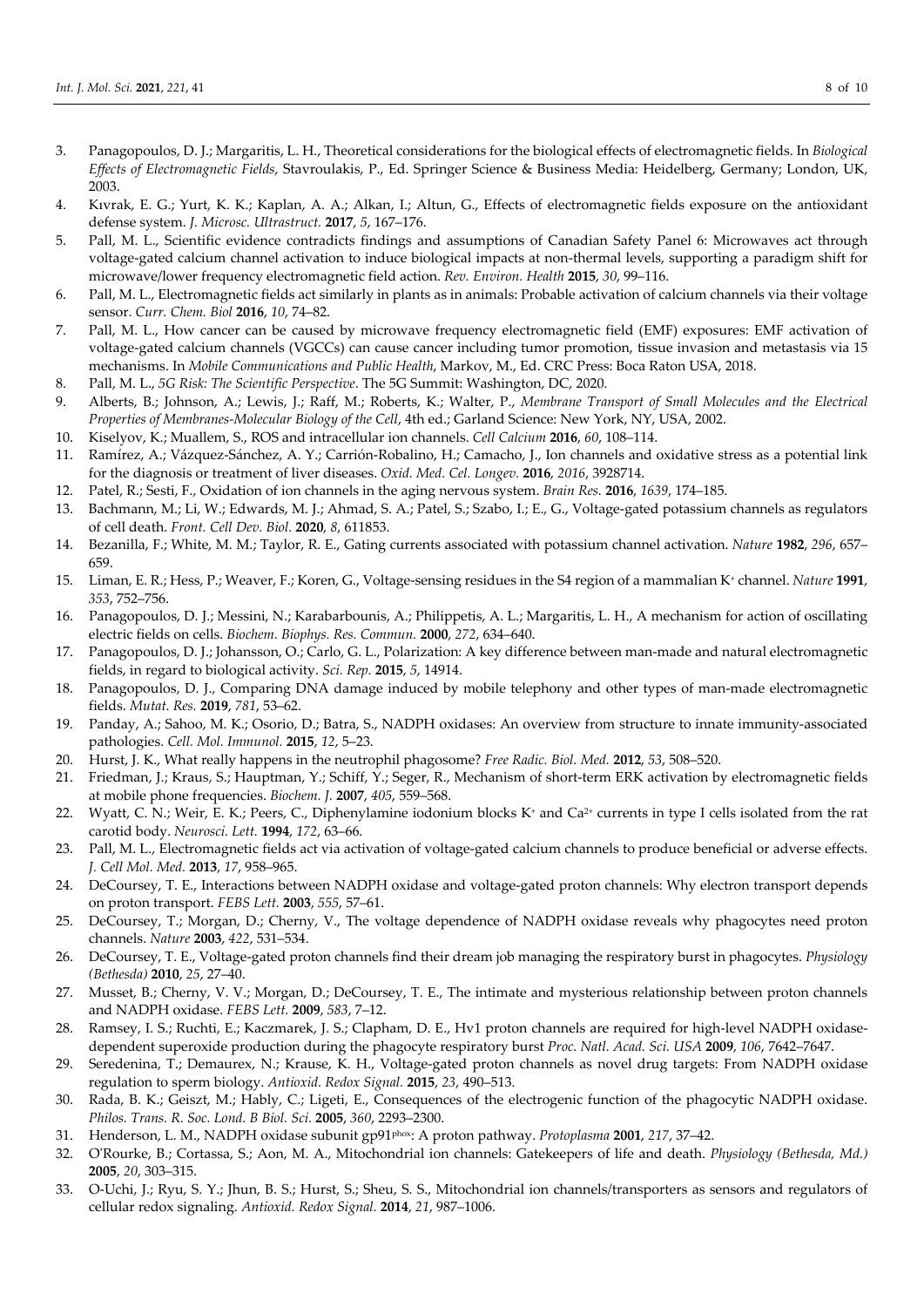- 34. Akbarali, H. I., Oxidative stress and ion channels. In *Systems Biology of Free Radicals and Antioxidants*, Laher, I., Ed. Springer: Berlin, Heidelberg, 2014.
- 35. Sahoo, N.; Hoshi, T.; Heinemann, S. H., Oxidative modulation of voltage-gated potassium channels. *Antioxid. Redox Signal.* **2014**, *21*, 933–952.
- 36. Fenton, H. J. H., Oxidation of tartaric acid in presence of iron. *J. Chem. Soc. Trans.* **1894**, *65*, 899–911.
- 37. Phillips, J. L.; Singh, N. P.; Lai, H., Electromagnetic fields and DNA damage. *Pathophysiology* **2009,** *16*, 79–88.
- 38. Haber, F.; Weiss, J., The catalytic decomposition of hydrogen peroxide by iron salts. *Proc. Roy. Soc. A* **1934**, *147*, 332–351.
- 39. Barb, W. G.; Baxendale, J. H.; George, P.; Hargrave, K. R., Reactions of ferrous and ferric ions with hydrogen peroxide. Part I.— The ferrous ion reaction. *Trans. Faraday Soc.* **1951**, *47*, 462–500.
- 40. Barb, W. G.; Baxendale, J. H.; George, P.; Hargrave, K. R., Reactions of ferrous and ferric ions with hydrogen peroxide. Part II.— The ferric ion reaction. *Trans. Faraday Soc.* **1951**, *47*, 591–616.
- 41. Hsieh, Y. H.; Hsieh, Y. P., Kinetics of Fe(III) reduction by ascorbic acid in aqueous solutions. *J. Agric. Food Chem.* **2000**, *48*, 1569– 1573.
- 42. Illés, E.; Mizrahi, A.; Marks, V.; Meyerstein, D., Carbonate-radical-anions, and not hydroxyl radicals, are the products of the Fenton reaction in neutral solutions containing bicarbonate. *Free Radic. Biol. Med.* **2019**, *131*, 1–6.
- 43. Fleming, A. M.; Burrows, C. J., On the irrelevancy of hydroxyl radical to DNA damage from oxidative stress and implications for epigenetics. *Chem. Soc. Rev.* **2020,** 2020.
- 44. Nappi, A. J.; Vass, E., Hydroxyl radical production by ascorbate and hydrogen peroxide. *Neurotox. Res.* **2000**, *2*, 1029–8428.
- 45. Blough, N. V.; Zafiriou, O. C., Reaction of superoxide with nitric oxide to form peroxonitrite in alkaline aqueous solution. *Inorg. Chem.* **1985**, *24*, 3502–3504.
- 46. Gunaydin, H.; Houk, K. N., Molecular dynamics simulation of the HOONO decomposition and the HO\*/NO2\* caged radical pair in water. *J. Am. Chem. Soc.* **2008** 130, 10036-10037.
- 47. Clément, M.-V.; Pervaiz, S., Intracellular superoxide and hydrogen peroxide concentrations: A critical balance that determines survival or death. *Redox Report* **2001**, *6*, 211–214.
- 48. Blank, M.; Goodman, R., A mechanism for stimulation of biosynthesis by electromagnetic fields: Charge transfer in DNA and base pair separation. *J. Cell Physiol.* **2008**, *214*, 20–26.
- 49. Challis, L. J., Mechanisms for interaction between RF fields and biological tissue. *Bioelectromagnetics* **2005**, *26 (Suppl. 7)*, 98-106.
- 50. McNamee, J. P.; Chauhan, V., Radiofrequency radiation and gene/protein expression: A review. *Radiat. Res.* **2009**, *172*, 265–287. 51. Lee, K. S.; Choi, J. S.; Hong, S. Y.; Son, T. H.; Yu, K., Mobile phone electromagnetic radiation activates MAPK signaling and
- regulates viability in *Drosophila*. *Bioelectromagnetics* **2008**, *29*, 371–379.
- 52. Minelli, T. A.; Balduzzo, M.; Milone, F. F.; Nofrate, V., Modeling cell dynamics under mobile phone radiation. *Nonlin. Dyn. Psychol. Life Sci.* **2007**, *11*, 197–218.
- 53. Manta, A. K.; Papadopoulou, D.; Polyzos, A. P.; Fragopoulou, A. F.; Skouroliakou, A. S.; Thanos, D.; Stravopodis, D. J.; Margaritis, L. H., Mobile-phone radiation-induced perturbation of gene-expression profiling, redox equilibrium and sporadicapoptosis control in the ovary of Drosophila melanogaster. *Fly (Austin)* **2017**, *11*, 75–95.
- 54. Barteri, M.; Pala, A.; Rotella, S., Structural and kinetic effects of mobile phone microwaves on acetylcholinesterase activity. *Biophys. Chem.* **2005**, *113*, 245–253.
- 55. Kar, P.; Nelson, C.; Parekh, A. B., Selective activation of the transcription factor NFAT1 by calcium microdomains near Ca<sup>2+</sup> release-activated Ca2+ (CRAC) channels. *J. Biol. Chem.* **2011**, *286*, 14795–14803.
- 56. Fragopoulou, A. F.; Samara, A.; Antonelou, M. H.; Xanthopoulou, A.; Papadopoulou, A.; Vougas, K.; Koutsogiannopoulou, E.; Anastasiadou, E.; Stravopodis, D. J.; Tsangaris, G. T.; Margaritis, L. H., Brain proteome response following whole body exposure of mice to mobile phone or wireless DECT base radiation. *Electromagn. Biol. Med* **2012**, *31*, 250–274.
- 57. Filomeni, G.; De Zio, D.; Cecconi, F., Oxidative stress and autophagy: The clash between damage and metabolic needs. *Cell Death Differ.* **2015**, *22*, 377–388.
- 58. Galati, S.; Boni, C.; Gerra, M. C.; Lazzaretti, M.; Buschini, A., Autophagy: A player in response to oxidative stress and DNA damage. *Oxid. Med. Cell. Longev.* **2019**, *2019*, 5692958.
- 59. Cadet, J.; Wagner, J. R., DNA base damage by reactive oxygen species, oxidizing agents, and UV radiation. *Cold Spring Harb. Perspect. Biol.* **2013**, *5*, a012559.
- 60. Kanofsky, J. R., Singlet oxygen production by biological systems. *Chem. Biol. Interact.* **1989,** *70*, 1–28.
- 61. Onyango, A. N., Endogenous generation of singlet oxygen and ozone in human and animal tissues: Mechanisms, biological significance, and influence of dietary components. *Oxid. Med. Cell Longev.* **2016**, *2016*, 2398573.
- 62. Balasubramanian, B.; Pogozelski, W. K.; Tullius, T. D., DNA strand breaking by hydroxyl radical is governed by the accessible surface area of the hydrogen atom of the DNA backbone. *Proc. Natl. Acad. Sci. USA* **1998**, *95*, 9738–9743.
- 63. Cadet, J.; Delatour, T.; Douki, T.; Gasparutto, D.; Pouget, J. P.; Ravanat, J. L.; Sauvaigo, S., Hydroxyl radicals and DNA base damage. *Mutat. Res.* **1999,** *1424*, 9–21.
- 64. Tsunoda, M.; Sakaue, T.; Naito, S.; Sunami, T.; Abe, N.; Ueno, Y.; Matsuda, A.; Takénaka, A., Insights into the structures of DNA damaged by hydroxyl radical: Crystal structures of DNA duplexes containing 5-formyluracil. *J. Nucleic Acids* **2010**, *2010*, 107289.
- 65. Yakes, F. M.; Van Houten, B., Mitochondrial DNA damage is more extensive and persists longer than nuclear DNA damage in human cells following oxidative stress. *Proc. Natl. Acad. Sci. USA* **1997**, *94*, 514–519.